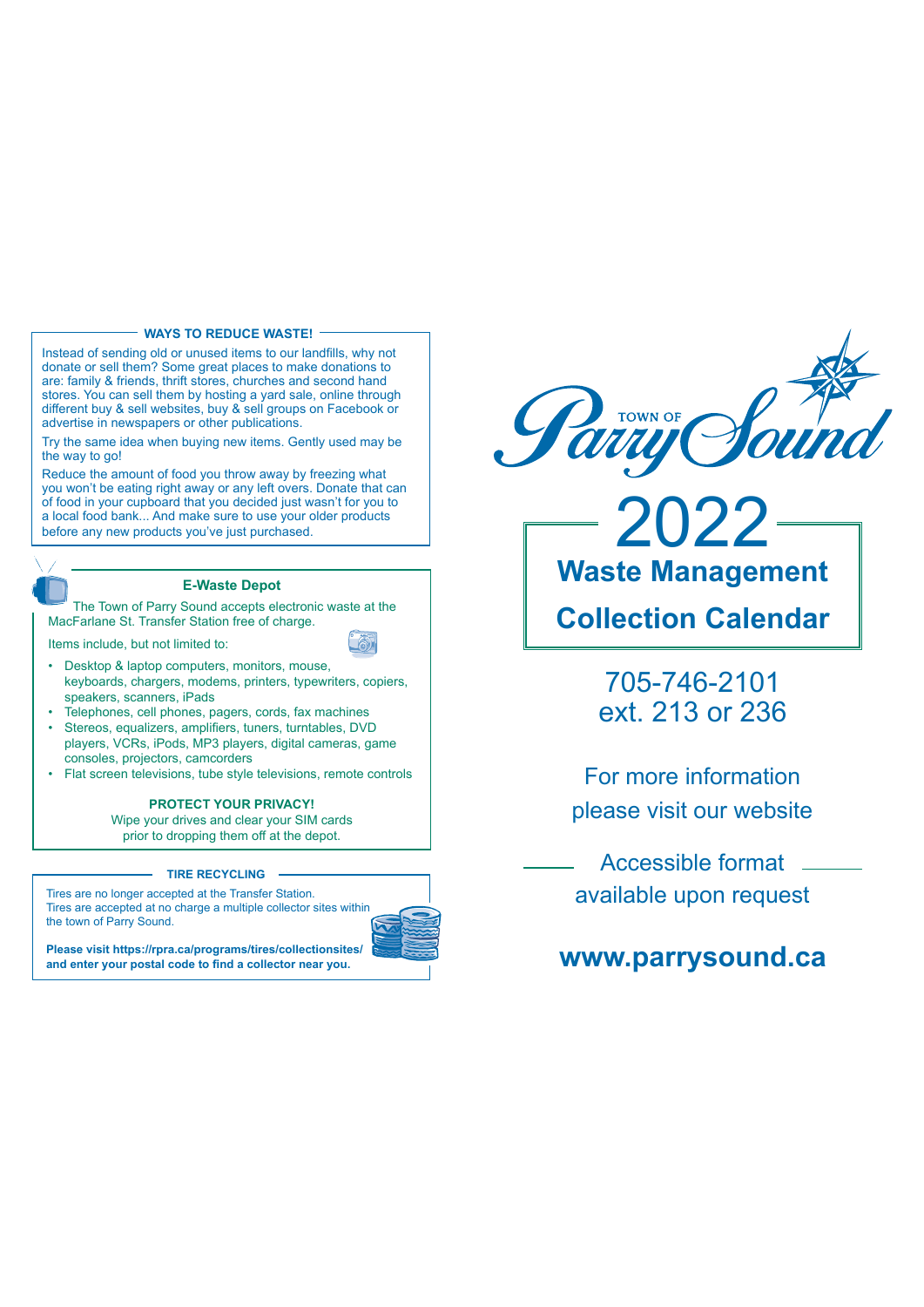## **All waste is to be at the curb by 7:00 a.m. weekly.**

There is no guarantee your waste will be collected at the same time each week. The contractor often has to change routes due to construction, weather, or road issues. All waste must be out by the specified time to ensure if will be picked up

Bagged waste - Place at curb every week

- 
- Limits in the Town of Parry Sound are as follows: - 2 bags per single detached household
	- 5 bags per business
	- 1 bag per apartment unit/rooming house unit
- small bags containing waste (white kitchen or grocery bags) should be placed in a household sized garbage bag (clear bags not accepted)
- Bags/containers are not to exceed a weight of 22.5 kgs (50lbs)
- Bag dimensions are not to exceed 76cm (30in) x 94cm (37in). Bags usually fit a 20 - 30 gallon can

# Recyclables - Place at curb next to bagged waste on your collection day

- Alternate weeks for fibre and containers. Check the calendar for the correct week
- Place at curb when full (weight is at the contractor's discretion)
- Commercial cardboard will not be picked up, but is accepted at the Transfer Station during normal operating hours until 2:00 p.m.

## **All containers must be washed and free of food.**

\*Businesses and residents that are in the Downtown Business Association District must have their waste out in front of their business/residence no later than 8:30 a.m.

# **Curbside Collection on Statutory Holidays**

Curbside garbage is collected on all statutory holidays except Christmas Day & New Years Day unless advertised otherwise. If unsure, please call the town office to confirm.



# **Winter Curbside Collection Do's & Don'ts**

- . DO place your garbage & recycling containers on a cleared & flat area. . DO remember that the truck comes from Bracebridge and may run late
- on snowy days (on rare occasions we may have to reschedule). . DON'T place your garbage & recycling containers on top of snowbanks,
- it will NOT be picked up.
- . DON'T place your garbage & recycling containers in the path of our snowplow and/or sidewalk plow.

# **Transfer Station Information for Town of Parry Sound Residents**

| <b>Item</b>                                                                                              | <b>Number of Tags</b>       |
|----------------------------------------------------------------------------------------------------------|-----------------------------|
| <b>Bag of Household Waste</b>                                                                            | 1                           |
| <b>Single Mattress or Box Spring</b>                                                                     | 1                           |
| Double or Queen Mattress or Box Spring                                                                   | $\overline{2}$              |
| <b>King Mattress or Box Spring</b>                                                                       | 3                           |
| Chair                                                                                                    | 1                           |
| <b>Love Seat</b>                                                                                         | $\overline{2}$              |
| Sofa                                                                                                     | 3                           |
| Sofa Bed                                                                                                 | 4                           |
| <b>Trunk Load</b>                                                                                        | 3                           |
| Appliances with freon (i.e. Fridges, Freezers, Air<br>Conditioners, etc.)                                | 5                           |
| 1/2 ton truck or equivalent trailer load                                                                 | 5 to 10 (based on quantity) |
| Scrap Wood, Lumber (no railway ties)                                                                     | 5 to 10 (based on quantity) |
| <b>Drywall</b>                                                                                           | 5 to 10 (based on quantity) |
| Yard Waste (leaves, lawn trimmings, brush)                                                               | No Charge*                  |
| Scrap Metal (including kitchen appliances)                                                               |                             |
| i.e. Stove, Microwave, Blender, Vacuum, Toaster,<br>Food Processor, Lawn Mower, BBQ, Washer, Dryer, etc. | No Charge                   |
| <b>Recyclables</b>                                                                                       | No Charge                   |
| E-Waste (see back page for included items)                                                               | No Charge                   |
| <b>Municipal Hazardous or Special Waste (MHSW)</b>                                                       | No Charge                   |

\*Note: If yard waste/brush is disposed of by a contractor, the resident must accompany the contractor and produce proof of residency OR the contractor must provide the Attendant with a letter, signed and dated by the resident, verifying the address where the waste was generated. Phone number must be included.

#### **Trailer Loads, Wood, and Drywall**

. . . . . . . . . . . . . . .

Unfortunately we can not always tell you how many tags are required until you get to the transfer station as it is based on quantity. The Attendant will determine how many tags are required. If you have a large quantity and require more tags, you can purchase extra tags at the transfer station when you arrive. The machine accepts coins only.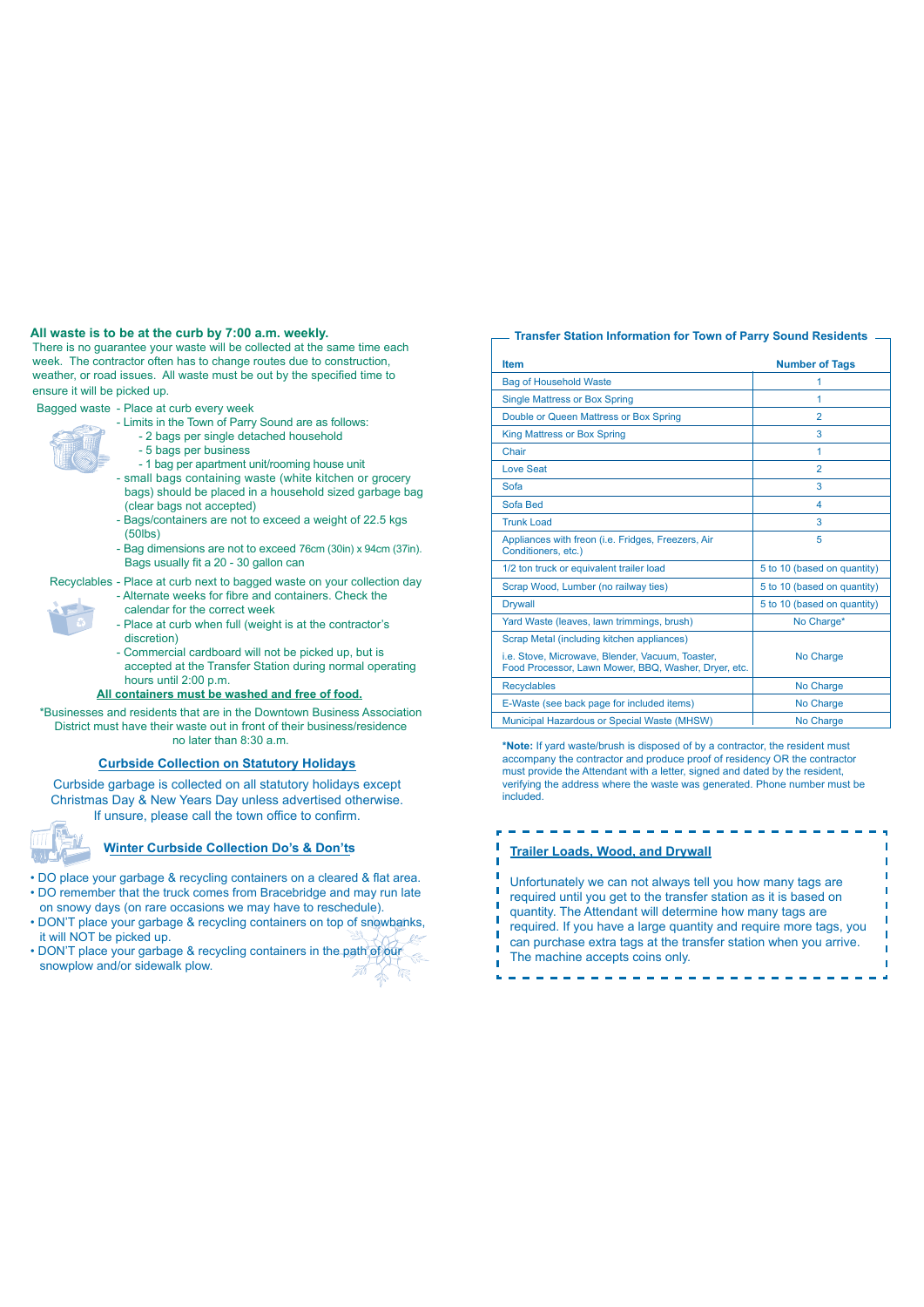# **MacFarlane Street Transfer Station**

Located at 57 MacFarlance Street

The MacFarlane Street Transfer Station is under video surveillance. If the transfer station is closed, do not leave your waste at the gate as illegal dumping is prohibited and subject to a monetary fine

Please note there will be zero tolerance for inappropriate behavior toward the staff of the Town of Parry Sound. Should we experience the use of foul language, rudeness, are form of that, goodinal criteria the experience are deeper to the hardward properties. Should you not comply, you will be removed by the police.

To ensure social distancing and the safety of visitors and staff, please proceed to the gate, one vehicle at a time. Please follow all directions given by the attendant.

# **Mid April to Mid October**

| Monday, Wednesday, Friday & Saturday   | 7:30 a.m. $-$ 4:00 p.m.   |
|----------------------------------------|---------------------------|
| Sunday (April 17 – October 9)          | $12:00$ p.m. $-5:30$ p.m. |
| Tuesday, Thursday & Statutory Holidays | <b>CLOSED</b>             |

# **Mid October to Mid April**

| Monday, Wednesday, Friday & Saturday   | $7:00$ a.m. $-4:45$ p.m. |
|----------------------------------------|--------------------------|
| Sundav                                 | <b>CLOSED</b>            |
| Tuesday, Thursday & Statutory Holidays | <b>CLOSED</b>            |

#### **GARBAGE TAGS**

Garbage tags are \$5 each and can be purchased at the Town Office (52) Seguin St.), Hillcrest Grocers (108 William St.) and the transfer station (coins<br>only). Proof of residency is required when disposing of items. If you are not Empty. These encounting to required throm disposing of hemiciting government of the town office to dispose of your waste at the transfer station free of charge. You will not be able to place extra waste at curbside in that same week.

#### **COMMERCIAL DISPOSAL**

Businesses can dispose of the following items at the transfer station free of<br>charge: electronic waste, recyclables, scrap metal, and cardboard. The cardboard must be delivered by a generating business before 2:00pm when the transfer station is open. **No other commercial waste is accepted including hazardous waste and commercial tires.**

#### **ITEMS NOT ACCEPTED**

The following items are not accepted at the transfer station: tires, shingles, **concrete containing metal, and items containing asbestos**.

|                                                                                                                                                                                                                                                                                                                                                                                                                                                                                          | <b>Curbside Recycling</b>                                                                                                                                                                                                                                                                                                                                                                                           |
|------------------------------------------------------------------------------------------------------------------------------------------------------------------------------------------------------------------------------------------------------------------------------------------------------------------------------------------------------------------------------------------------------------------------------------------------------------------------------------------|---------------------------------------------------------------------------------------------------------------------------------------------------------------------------------------------------------------------------------------------------------------------------------------------------------------------------------------------------------------------------------------------------------------------|
| <b>Fibre Box</b><br>envelopes, flyers, paper bags,<br>greeting cards & gift wrapping<br>catalogues, magazines,<br>phonebooks & paperback &<br>hardcover books<br>newspapers, office paper &<br>computer paper<br>tissue & cereal boxes, detergent<br>& shoe boxes, egg cartons &<br>cardboard tubes<br>milk & juice cartons<br>juice boxes (tetra boxes)<br>broken down corrugated<br>cardboard, no larger than a<br>recycling box, tied with string left<br>next to your recycling box. | <b>Container Box</b><br>metal food & beverage cans<br>glass bottles & jars<br>aluminum foil & trays<br>plastic flower trays<br>plastics with numbers $1 - 6$<br>bottles – soft drink, water,<br>antifreeze, milk jugs, detergent,<br>ketchup, mustard, windshield<br>washer, syrup, medicine<br>containers - margarine, ice<br>cream, yogurt, peanut butter,<br>deli sandwich shells, clear<br>plastic cookie trays |
|                                                                                                                                                                                                                                                                                                                                                                                                                                                                                          | PLEASE NOTE                                                                                                                                                                                                                                                                                                                                                                                                         |

 $\iff$ 

**PLEASE NOTE Plastic bags, styrofoam, blister packs, deli or meat wraps, ceramics, mirrors, light bulbs, window glass, aerosol cans, textiles and toys are not acceptable recyclables.**

#### **Municipal Hazardous or Special Waste**

The Municipal Hazardous or Special Waste Depot is located at the MacFarlane Street Transfer Station and is now open year round. It is open during the same hours as the Transfer Station. Disposal is free for The Contract of Parry Sound, Archipelago, Carling, McDougall, McKellar, Sequin, and Whitestone. Proof of residency is required at all times.

#### **The following items ARE accepted:**

 $\overline{\left\langle \right\rangle }$ 

| Acid                                                           | <b>Car Batteries</b>                                                | Kerosene                                                                          |
|----------------------------------------------------------------|---------------------------------------------------------------------|-----------------------------------------------------------------------------------|
| <b>Aerosols</b>                                                | <b>Cleaning Fluids</b>                                              | <b>Motor Oil and Filters</b>                                                      |
| Ammonia                                                        | <b>Detergents</b>                                                   | <b>Paint/Paint Thinners</b>                                                       |
| Anti-freeze                                                    | <b>Expired/unused medications</b>                                   | <b>Pesticides</b>                                                                 |
| <b>Batteries</b>                                               | Freon                                                               | Propane Tanks (non-refillable)                                                    |
| <b>BBQ</b> lighters                                            | <b>Fluorescent Tubes &amp; Bulbs</b><br>Gasoline/Diesel in a sealed | <b>Syringes/Medical Waste</b><br>(sharps in a plastic                             |
| <b>Bleach</b>                                                  | container that will not be<br>returned                              | container with lid)                                                               |
|                                                                |                                                                     |                                                                                   |
|                                                                | The following items are NOT accepted:                               |                                                                                   |
| $\Lambda$ and another state and $\Lambda$ . The same $\Lambda$ |                                                                     | <b>Product Section 1999, 1999, 1999, 1999, 1999, 1999, 1999, 1999, 1999, 1999</b> |

# Ammunition Flares 30URSD Propane Tanks (Fillable ie 20lb)<br>Asbestos Pathological or Radioactive Unidentified Waste

**Pathological or Radioactive**<br>PCBs Explosives PCBs (Explosives PCBs)

> All waste must have original labels that identify contents. **COMMERCIAL MHSW IS NOT ACCEPTED**